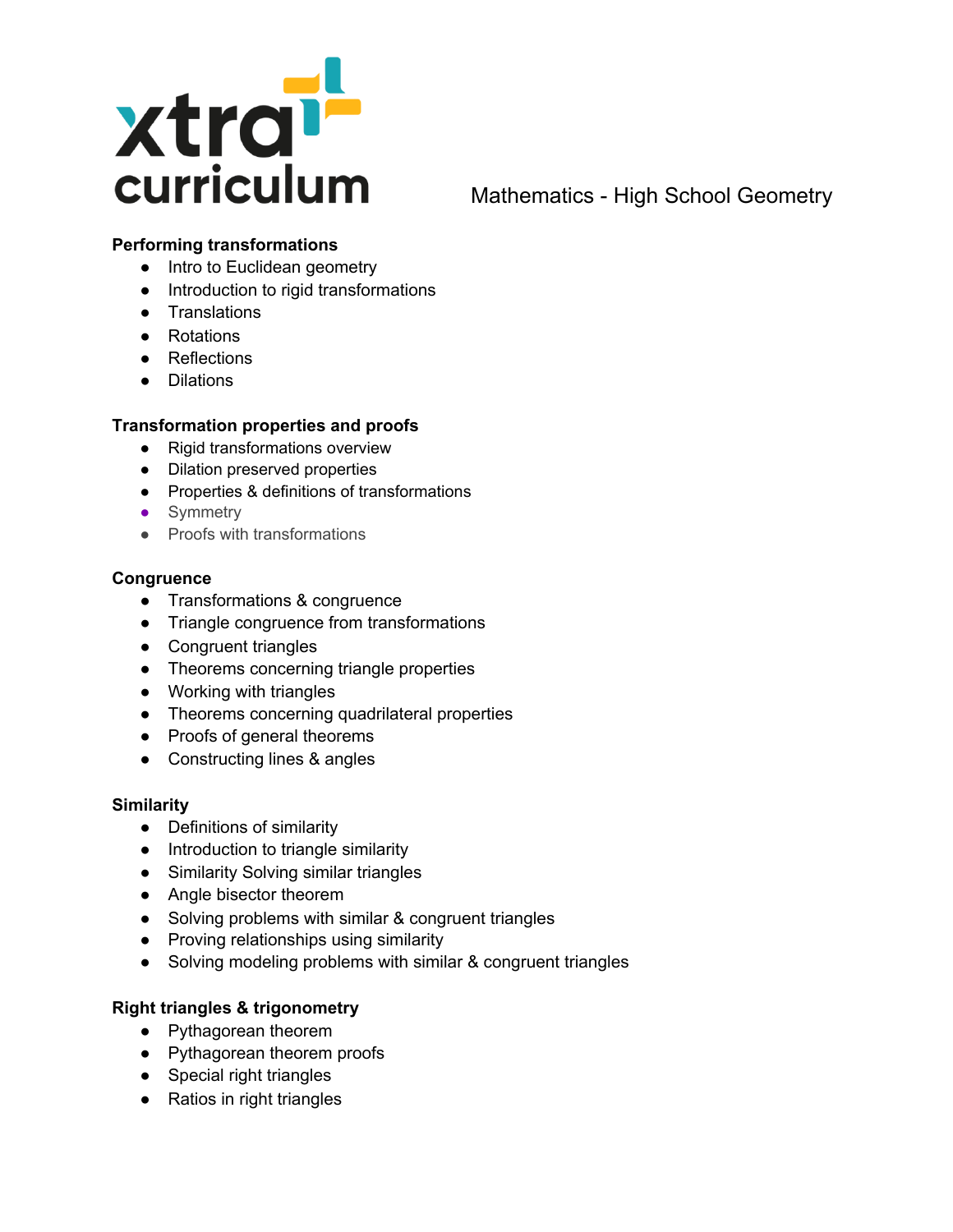

# Mathematics - High School Geometry

- Introduction to the trigonometric ratios
- Solving for a side in a right triangle using the trigonometric ratios
- Solving for an angle in a right triangle using the trigonometric ratios
- Sine & cosine of complementary angles
- Modeling with right triangles

## **Non-right triangles & trigonometry (Advanced)**

- Law of sines
- Law of cosines
- Solving general triangles

## **Analytic geometry**

- Distance and midpoints
- Dividing line segments
- Problem solving with distance on the coordinate plane
- Parallel & perpendicular lines on the coordinate plane
- Equations of parallel & perpendicular lines

#### **Conic sections**

- Graphs of circles intro
- Standard equation of a circle
- Expanded equation of a circle
- Focus and directrix of a parabola

### **Circles**

- Circle basics
- Arc measure
- Arc length (from degrees)
- Introduction to radians
- Arc length (from radians)
- Sectors Inscribed angles
- Inscribed shapes problem solving
- Proofs with inscribed shapes
- Properties of tangents
- Constructing regular polygons inscribed in circles
- Constructing circumcircles & incircles